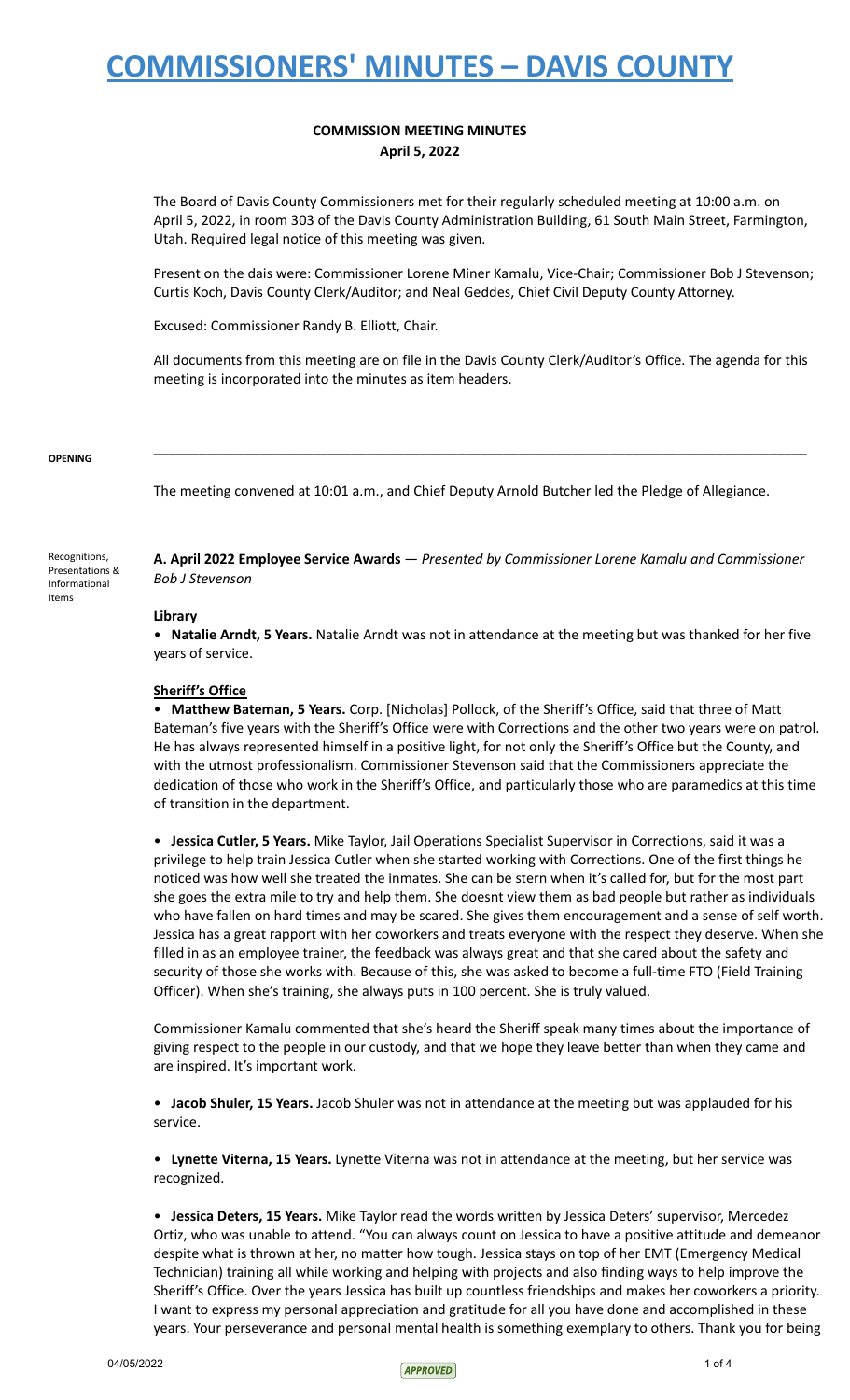such a valuable member of our team, Deters, and congratulations on your achievement."

### **B. Legacy Events Center CM/GC RFP Register** — *Presented by Clerk/Auditor Curtis Koch*

The County put out an RFP (Request for Proposal) for a CM/GC (Construction Manager/General Contractor) to participate in the renovation of the Legacy Events Center. Five companies responded:

- Hogan & Associates Construction, Inc.
- Layton Construction Company, LLC
- R&O Construction Company
- SIRQ, Inc.
- Spindler Construction Corporation

Those will be reviewed by a selection committee and a recommendation will come back to the Commission.

**C. Update to the STD Disease Intervention Services Amendment number 4 [#2019-145-D]; for record keeping purposes, this informational item is simply to update our agreement with the Utah Department of Health which was approved by Commission on 2/22/2022, to include pages that were inadvertently left off at the time of approval** — *Presented by Health Department Director Brian Hatch*

It was brought to the attention of the Health Department that a couple of pages had been missed in the final contract that went through. This information item is to make sure that the full contract has all the pages, and to update Commissioners that those have been put back in place.

**PUBLIC COMMENTS \_\_\_\_\_\_\_\_\_\_\_\_\_\_\_\_\_\_\_\_\_\_\_\_\_\_\_\_\_\_\_\_\_\_\_\_\_\_\_\_\_\_\_\_\_\_\_\_\_\_\_\_\_\_\_\_\_\_\_\_\_\_\_\_\_\_\_\_\_\_\_\_\_\_\_\_\_\_\_\_\_\_\_\_\_\_\_\_** Members of the public were invited to make comments to the Commission; no comments were made. **BUSINESS/ ACTION \_\_\_\_\_\_\_\_\_\_\_\_\_\_\_\_\_\_\_\_\_\_\_\_\_\_\_\_\_\_\_\_\_\_\_\_\_\_\_\_\_\_\_\_\_\_\_\_\_\_\_\_\_\_\_\_\_\_\_\_\_\_\_\_\_\_\_\_\_\_\_\_\_\_\_\_\_\_\_\_\_\_\_\_\_\_\_\_** *Commission Office* Request to cancel Regular Commission Meetings on May 10, 2022 & May 17, 2022 **1. Approval of request to cancel the Davis County Regular Commission Meetings on May 10, 2022 and May 17, 2022** — *Presented by Commissioner Lorene Kamalu* Davis County Regular Commission Meetings will be canceled on days when Commissioners will be working outside of the office, May 10, 2022 and May 17, 2022. Motion to Approve: Com. Stevenson

Seconded: Com. Kamalu All voted Aye

#### *Health Epidemiology*

Amendment #2019-145-E with the Utah Dept. of Health for STD Disease Intervention Services

**2. Approval of the Amendment #2019-145-E to the contract with the Utah Department of Health for STD Disease Intervention Services increasing the amount and replacing Attachment A in exchange for continued services** *— Presented by Director Brian Hatch*

The contract amendment with the Utah Department of Health for the County's STD intervention program is the beginning of a shift from COVID to other programs. The capacity for disease investigation that was built in COVID, with federal funding from the CDC (Centers for Disease Control and Prevention), is being moved to the STD program. This is the first of a 5-year allotment of money, and Commissioners will see a budget change coming for personnel to move into these positions for the longer term. Terms: Receivable in an

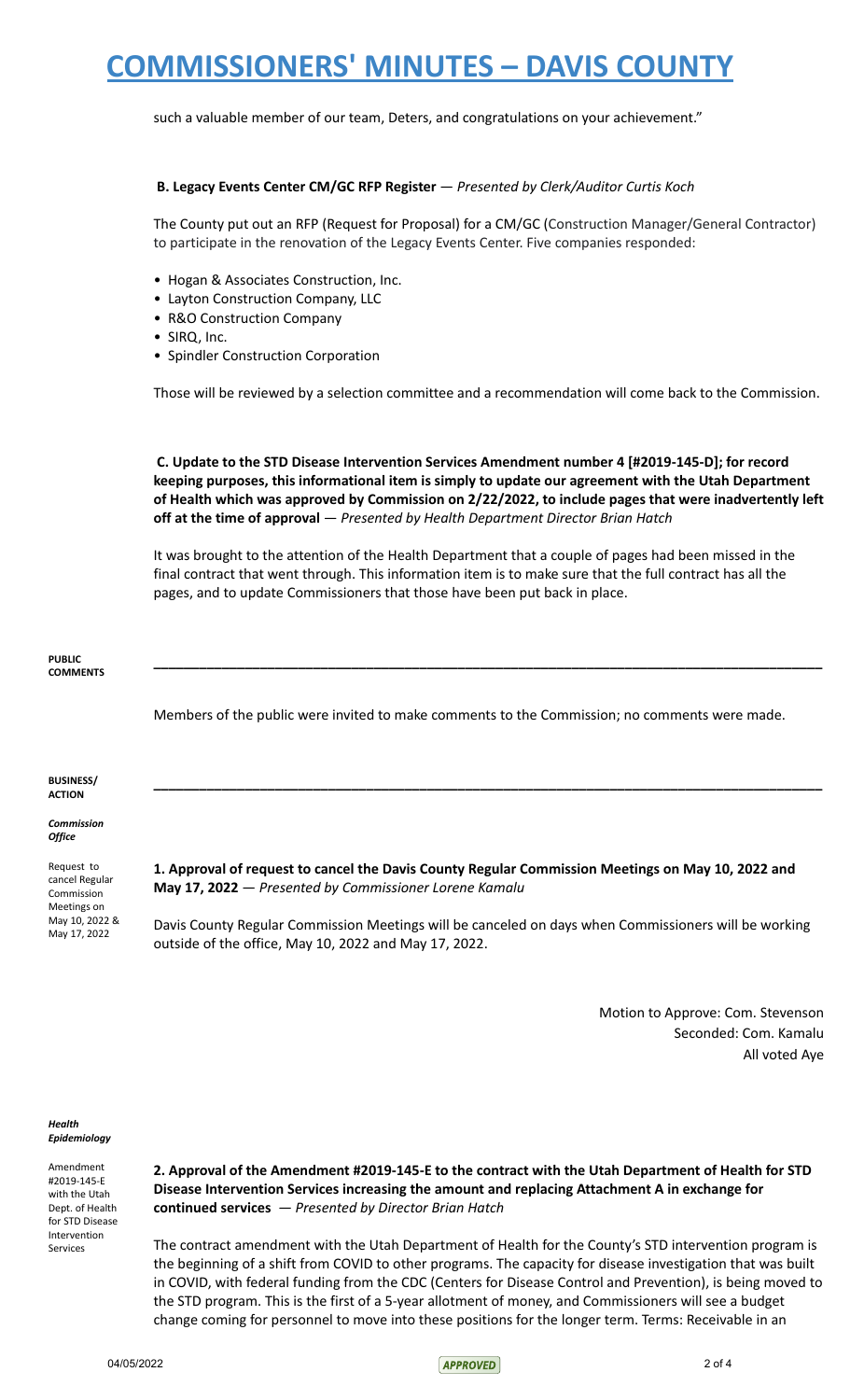increased amount of \$151,491, beginning 1/1/2022 to 12/31/2022.

Motion to Approve: Com. Stevenson Seconded: Com. Kamalu All voted Aye

#### *Sheriff's Office*

Contract #2022-154 with Johnson Controls, Inc. for HVAC services at the Davis County Correctional Facility

**3. Approval of the Contract #2022-154 with Johnson Controls, Inc. for preventative maintenance, performance verification and related HVAC services at the Davis County Correctional Facility** — *Presented by Chief Deputy Arnold Butcher in place of Susan Poulsen*

This is a proprietary system. The controls are important for fire systems, ventilation systems, etc., and we are dependent on them functioning in order for the building to function. Terms: Payable over three years in the amount of \$33,965, beginning 3/1/2022 to 2/28/2025.

> Motion to Approve: Com. Stevenson Seconded: Com. Kamalu All voted Aye

Commissioner Kamalu moved to recess to the Board of Equalization. Commissioner Stevenson seconded the motion. All voted aye.

**BOARD OF EQUALIZATION \_\_\_\_\_\_\_\_\_\_\_\_\_\_\_\_\_\_\_\_\_\_\_\_\_\_\_\_\_\_\_\_\_\_\_\_\_\_\_\_\_\_\_\_\_\_\_\_\_\_\_\_\_\_\_\_\_\_\_\_\_\_\_\_\_\_\_\_\_\_\_\_\_\_\_\_\_\_\_\_\_\_\_\_\_\_\_\_** Property Tax Register Property Tax Register matters were presented by Curtis Koch, Davis County Clerk/Auditor, as follows: **Auditor's Adjustments** • Five Veteran Exemption Tax Abatements Motion to Approve: Com. Stevenson Seconded: Com. Kamalu All voted Aye Commissioner Kamalu moved to reconvene the Commission Meeting. Commissioner Stevenson seconded the motion. All voted aye. **COMMISSION COMMENTS \_\_\_\_\_\_\_\_\_\_\_\_\_\_\_\_\_\_\_\_\_\_\_\_\_\_\_\_\_\_\_\_\_\_\_\_\_\_\_\_\_\_\_\_\_\_\_\_\_\_\_\_\_\_\_\_\_\_\_\_\_\_\_\_\_\_\_\_\_\_\_\_\_\_\_\_\_\_\_\_\_\_\_\_\_\_\_\_** Commissioner Kamalu invited comments from the dais. Commissioner Stevenson **Commissioner Stevenson** spoke about an article titled "Meet the 2022 Legal Elite" in Utah Business magazine. Every year, the magazine runs a "Legal Elite" list of the State's best attorneys as voted on by their peers. Davis County is fortunate that a number of them are from our County. Commissioner Stevenson noted that Benjamin Willoughby, Coral Sanchez, David Cole, Mike Kendall, and Neal Geddes, all from the Davis County Attorney's Office, are on this year's list. [County Attorney Troy Rawlings is also on the list.] Neal Geddes **Neal Geddes** said it is an honor and he feels grateful to work with a number of really fantastic attorneys in the Attorney's Office. It is a great office environment with high-caliber attorneys across the board.